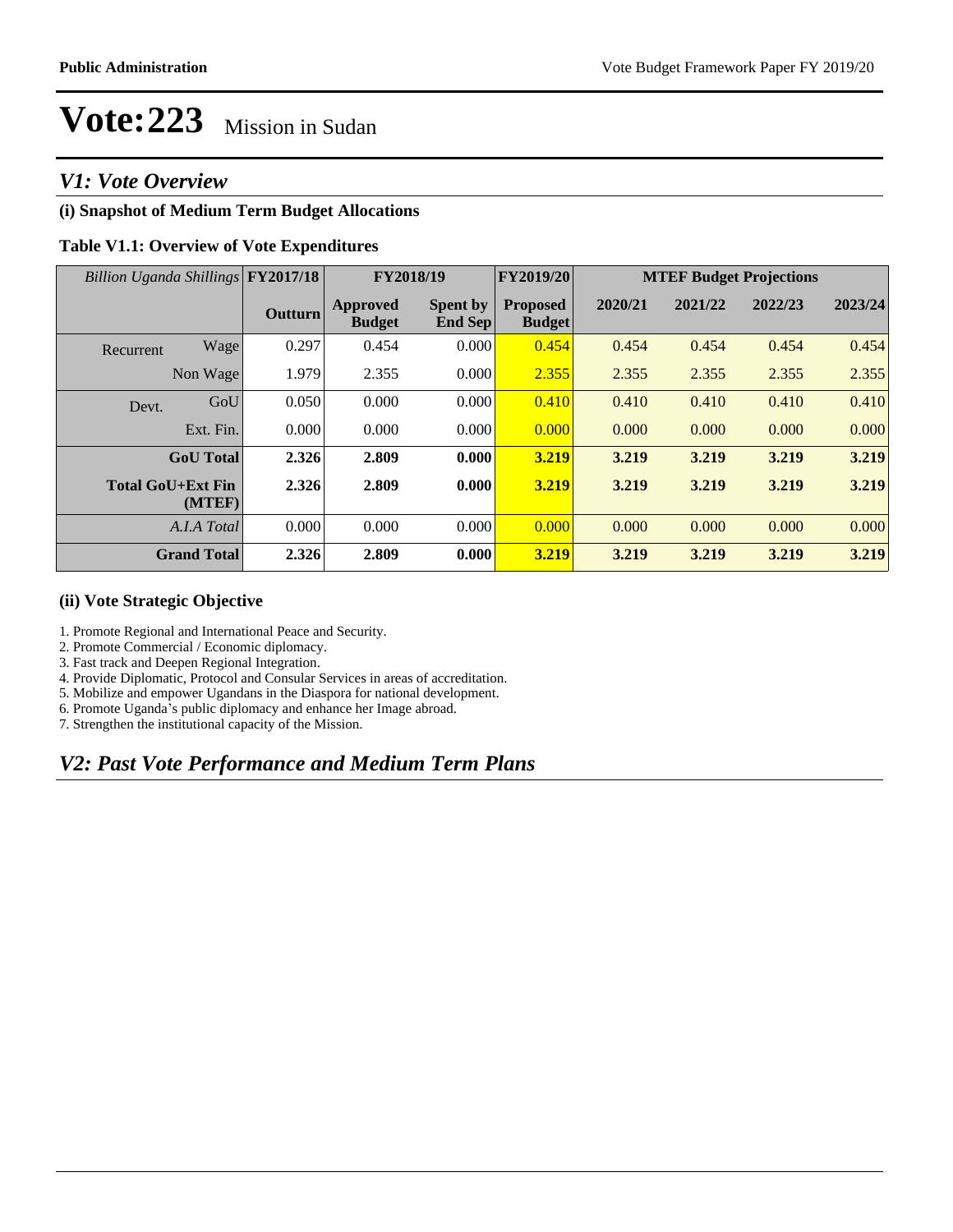#### **Performance for Previous Year FY 2017/18**

The mission coordinated High level exchange visits/activities between Uganda and the countries of accreditation (Sudan & Tchad) H.E the president of Uganda's visit to Khartoum during which a number of issues towards finding a lasting solution to regional peace and security were discussed and agreed upon as reflected in the joint communiqué.

- The communiqué led to initiation of mechanisms leading to signing of memorandum of understanding on information sharing on security and intelligence matters. A draft MOU already in place soon to be signed.

- Actively participated in the 2nd meeting on the Committee of Intelligence and Security Services in Africa (CISSA).

- President Museveni visited Khartoum from 10-11 October 2016 to attend closing ceremony of National Dialogue Conference which further improved bilateral relations between the two countries.

- HE President Idriss Deby, the President of Tchad attended the swearing in Ceremony of President Museveni on 12 May 2016, President Museveni attended the swearing in ceremony of President Idris Deby on 8th August 2016.

- The Secretary General of NRM visited Khartoum from 12-18 November 2016, where the two ruling parties of NRM and the National Congress Party of the Sudan signed M. O U of cooperation between the two parties

- Mission coordinated activities to be registration of a new Sudanese airline planning to operate Khartoum/Entebbe route and considered a contribution to boosting trade between Uganda and Sudan.

- Coordination of various bench marking visits from Uganda and business inquiries in the Construction industry, hospitality, imports and exports.

- Coordinated and facilitated visit of Physicians Across Continents, an NGO of Italian doctors who collaborate with the Uganda Heart Institute offering free Heart surgeries to Ugandans in July 2016.

- Facilitated the process that led to Uganda receiving 100 scholarships from International University of Africa and to-date the students have reported.

- Mission procured various materials to promote tourism that included DVDs to and a video screen which are used at the reception area and during open public activities to promote Uganda image and potential while DVDs are given out free.

- The Mission coordinated with Sudan TV and facilitated a team of camera crew to travel to Uganda to make a film on tourism potential for the Sudanese TV station.

- The Mission used the popular People's Friendship Week of Sudan activities to sensitize the Sudanese community and participants on Uganda's natural beauty, excellent climate and economic/tourism potential.

- Coordinated with Ministry of Health and Salam Centre for Cardiac Surgery to construct a pediatric hospital in Entebbe in 2017.

- The Mission was able to collect Non Tax Revenue in form of Tourist Visa fees to the tune of 163Million Uganda Shillings in FY 2014/15, 123 Million in FY 2015/16.

- Mission facilitated the adoption and signing of the MOU on cooperation in the area of youth and sports development, and an MOU on cooperation in Higher Education.

- High level visits coordinated such as Presidential visits, Vice Presidents, Prime Minister of Uganda and State Minister of Foreign Affairs of Uganda.

- Handled 80% of appointments with relevant government officials.

- Issued emergency travel documents and all cases involving Ugandans concluded.

- Uganda's position on matters of common interest with Sudan was well articulated. For example during the AU, IGAD, ICGLR meetings.

- Immediate responses and accurate information were given to key stakeholders to counter negative and inaccurate information/reports about Uganda addressed to portray the good image abroad.

- Data base on Ugandans living and working in Sudan was updated regularly.

- Association of Ugandans in Sudan revived and the new constitution finalized and annual meetings organized.

- The mission participated in various IGAD meetings on regional security and Development specifically on the situation of insecurity in South Sudan.

- The mission participated in the elections in the COMESA court of justice.

- The Mission participated in the International Conference of the Great Lakes region (ICGLR) on regional peace and security; specifically on issues related to LRA/Joseph Kony rebel activities in the region.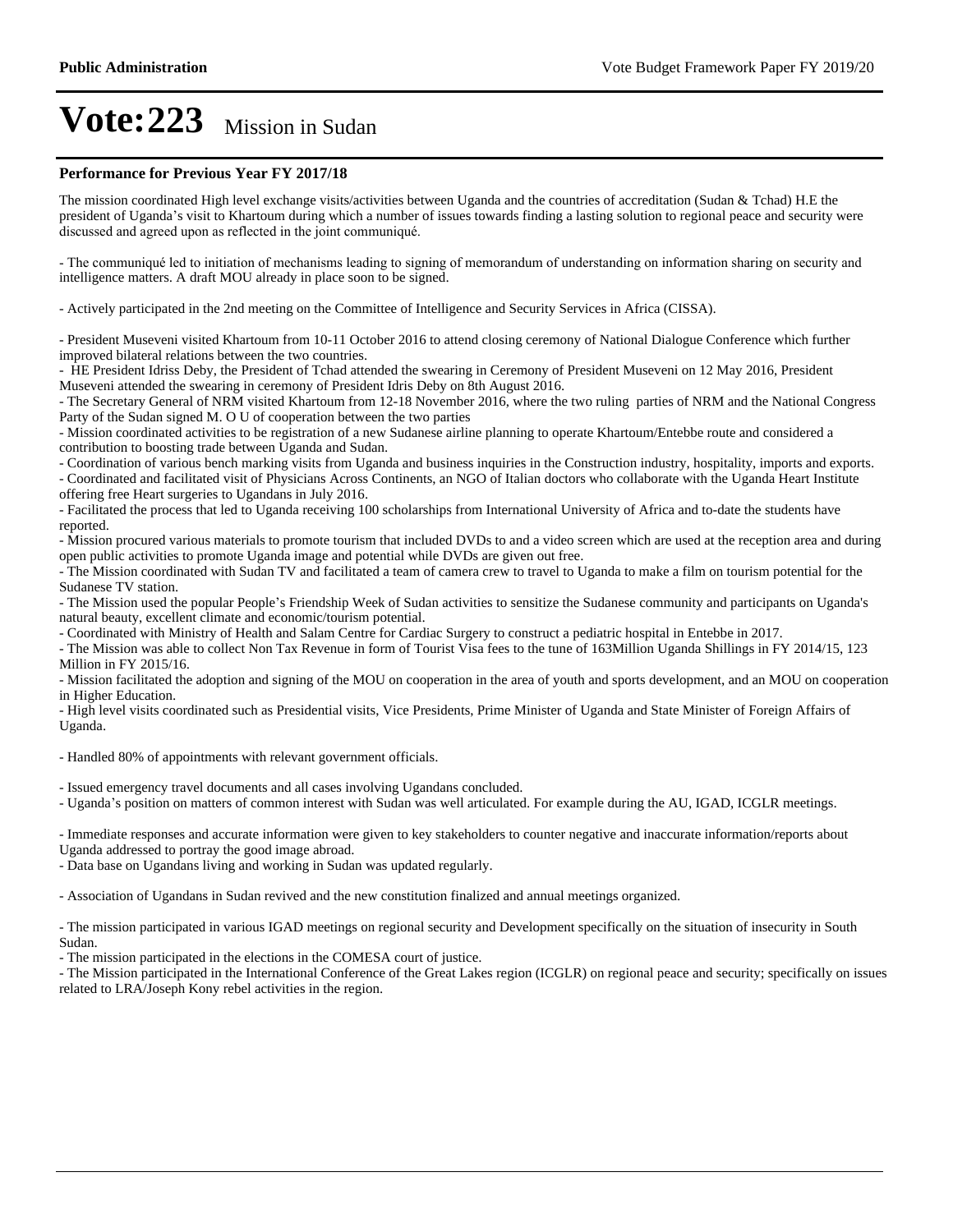#### **Performance as of BFP FY 2018/19 (Performance as of BFP)**

- Handled 80% of appointments with relevant government officials.

- Issued emergency travel documents and all cases involving Ugandans concluded.

- Uganda's position on matters of common interest with Sudan was well articulated. For example during the AU, IGAD, ICGLR meetings.

- Immediate responses and accurate information were given to key stakeholders to counter negative and inaccurate information/reports about Uganda addressed to portray the good image abroad.

- Data base on Ugandans living and working in Sudan was updated regularly.

## **FY 2019/20 Planned Outputs**

- 0.8% increase in foreign exchange inflows to Uganda
- Increased number of tourist inflows
- Increased MoUs on bilateral engagements and negotiations
- Acquisition development and maintainance of a chancery and official residence
- Review and implement the Mission Charters

## **Medium Term Plans**

- Acquisition development and maintainance of a chancery and official residence
- Review and implement the Mission Charter.

Acquisition and maintain transport equipment, Machinery and furniture. Motivate and empower Mission staff.

## **Efficiency of Vote Budget Allocations**

Ensure full absorption of resources

Allocate funds to activities intended to obtain greater achievements

#### **Vote Investment Plans**

Purchase of Machinery and equipment, a vehicle and, furniture and fixing

#### **Major Expenditure Allocations in the Vote for FY 2019/20**

Rent dominates the expenditure allocations upto a tune of 0.864 Billion shillings

#### **V3: PROGRAMME OUTCOMES, OUTCOME INDICATORS AND PROPOSED BUDGET ALLOCATION**

#### **Table V3.1: Programme Outcome and Outcome Indicators**

**Programme : 52 Overseas Mission Services**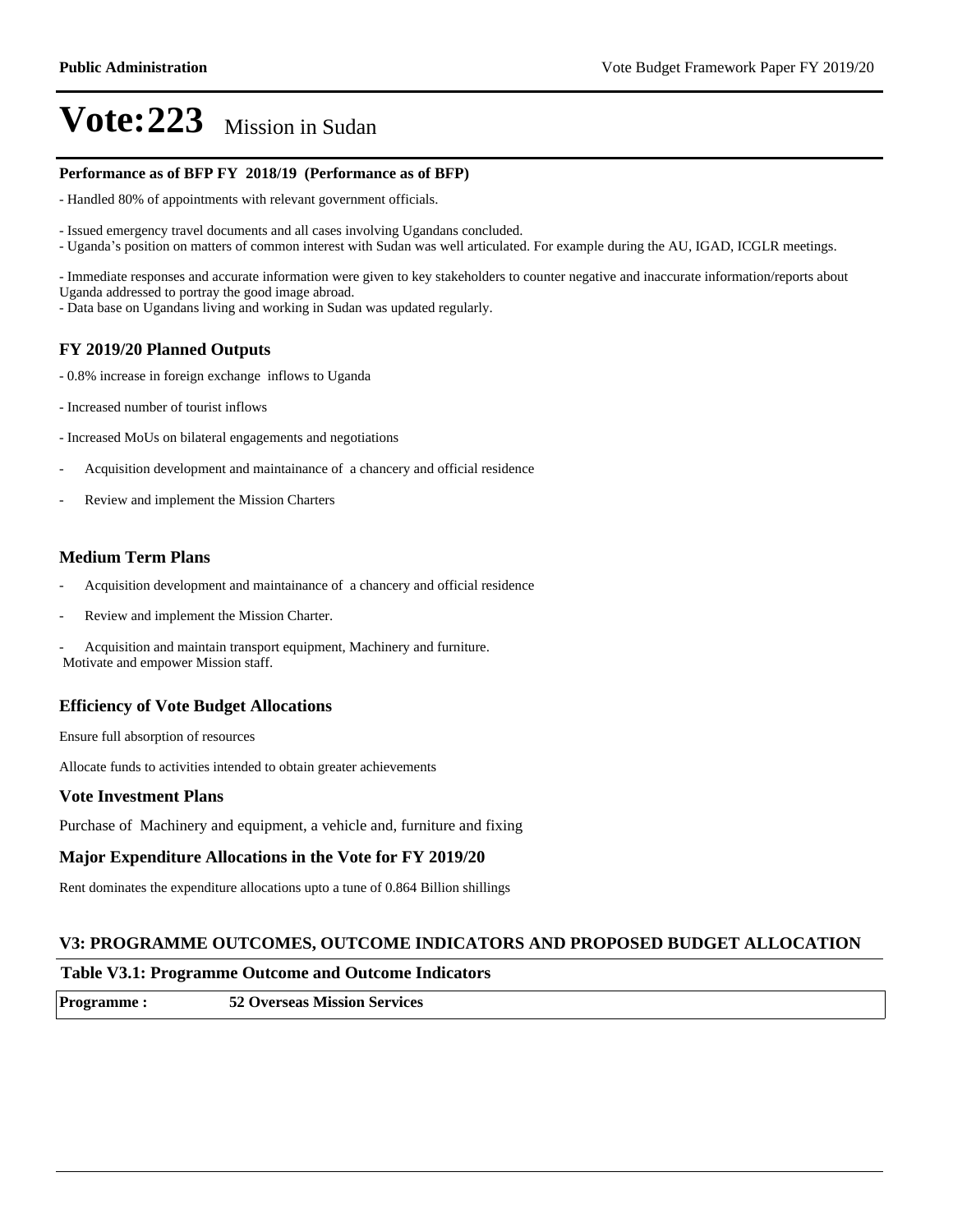| <b>Programme Objective :</b> | The Mission aims to: 1. Promote Regional and International peace and security for national stability and<br>good neighborhood 2. Promote Commercial / Economic Diplomacy for increased foreign exchange<br>earnings and youth employment. 3. Promote Regional Integration for increased trade and commerce. 4.<br>Promote International Law and Commitments 5. Provide Diplomatic, Protocol and Consular services to<br>both Ugandans and foreigners. 6. Mobilize and empower the Ugandan Diaspora for national<br>development. 7. Promote Uganda's Public Diplomacy and enhancement of her image in Countries of<br>accreditation. 8. Strengthen the Institutional Capacity of the Mission. |  |  |  |  |  |
|------------------------------|----------------------------------------------------------------------------------------------------------------------------------------------------------------------------------------------------------------------------------------------------------------------------------------------------------------------------------------------------------------------------------------------------------------------------------------------------------------------------------------------------------------------------------------------------------------------------------------------------------------------------------------------------------------------------------------------|--|--|--|--|--|
| <b>Responsible Officer:</b>  | <b>Accounting Officer</b>                                                                                                                                                                                                                                                                                                                                                                                                                                                                                                                                                                                                                                                                    |  |  |  |  |  |

**Programme Outcome: Enhanced National security development, the country's image abroad and well being of Ugandans.**

*Sector Outcomes contributed to by the Programme Outcome*

| 1. Improved regional and International Relations                 |                            |               |                     |                 |                          |                          |                          |  |  |  |
|------------------------------------------------------------------|----------------------------|---------------|---------------------|-----------------|--------------------------|--------------------------|--------------------------|--|--|--|
|                                                                  | <b>Performance Targets</b> |               |                     |                 |                          |                          |                          |  |  |  |
| <b>Programme Performance Indicators (Output)</b>                 | 2017/18<br>Actual          | <b>Target</b> | $2018/19$ Base year | <b>Baseline</b> | 2019/20<br><b>Target</b> | 2020/21<br><b>Target</b> | 2021/22<br><b>Target</b> |  |  |  |
| • Number of cooperation frameworks negotiated.<br>and concluded. |                            | 2.0.04%       |                     |                 |                          |                          |                          |  |  |  |
| • Rating of Uganda's image abroad                                |                            | Good          |                     |                 | Good                     | Good                     | Good                     |  |  |  |

## **Table V3.2: Past Expenditure Outturns and Medium Term Projections by Programme**

| <b>Billion Uganda shillings</b>  | 2017/18 | 2018/19                                   |        | 2019-20                          | <b>MTEF Budget Projections</b> |         |         |         |
|----------------------------------|---------|-------------------------------------------|--------|----------------------------------|--------------------------------|---------|---------|---------|
|                                  | Outturn | <b>Approved Spent By</b><br><b>Budget</b> | End O1 | <b>Proposed</b><br><b>Budget</b> | 2020-21                        | 2021-22 | 2022-23 | 2023-24 |
| <b>Vote:223 Mission in Sudan</b> |         |                                           |        |                                  |                                |         |         |         |
| 52 Overseas Mission Services     | 2.254   | 2.809                                     | 0.000  | 3.219                            | 3.219                          | 3.219   | 3.219   | 3.219   |
| <b>Total for the Vote</b>        | 2.254   | 2.809                                     | 0.000  | 3.219                            | 3.219                          | 3.219   | 3.219   | 3.219   |

#### **V4: SUBPROGRAMME PAST EXPENDITURE OUTTURNS AND PROPOSED BUDGET ALLOCATIONS**

## **Table V4.1: Past Expenditure Outturns and Medium Term Projections by SubProgramme**

| <b>Billion Uganda shillings</b>                | 2017/18<br><b>FY 2018/19</b> |                       | 2019-20                     | <b>Medium Term Projections</b>   |         |         |             |             |  |
|------------------------------------------------|------------------------------|-----------------------|-----------------------------|----------------------------------|---------|---------|-------------|-------------|--|
|                                                | Outturn Budget               | <b>Approved Spent</b> | <b>By</b><br><b>End Sep</b> | <b>Proposed</b><br><b>Budget</b> | 2020-21 | 2021-22 | $2022 - 23$ | $2023 - 24$ |  |
| <b>Programme: 52 Overseas Mission Services</b> |                              |                       |                             |                                  |         |         |             |             |  |
| 01 Headquarters Khartoum                       | 2.254                        | 2.809                 | 0.000                       | 2.809                            | 2.809   | 2.809   | 2.809       | 2.809       |  |
| 0405 Strengthening Mission in Sudan            | 0.050                        | 0.000                 | 0.000                       | 0.410                            | 0.410   | 0.410   | 0.410       | 0.410       |  |
| <b>Total For the Programme: 52</b>             | 2.304                        | 2.809                 | 0.000                       | 3.219                            | 3.219   | 3.219   | 3.219       | 3.219       |  |
| <b>Total for the Vote:223</b>                  | 2.304                        | 2.809                 | 0.000                       | 3.219                            | 3.219   | 3.219   | 3.219       | 3.219       |  |

 $N/A$ 

# **Table V4.3: Major Capital Investment (Capital Purchases outputs over 0.5Billion)**

N / A